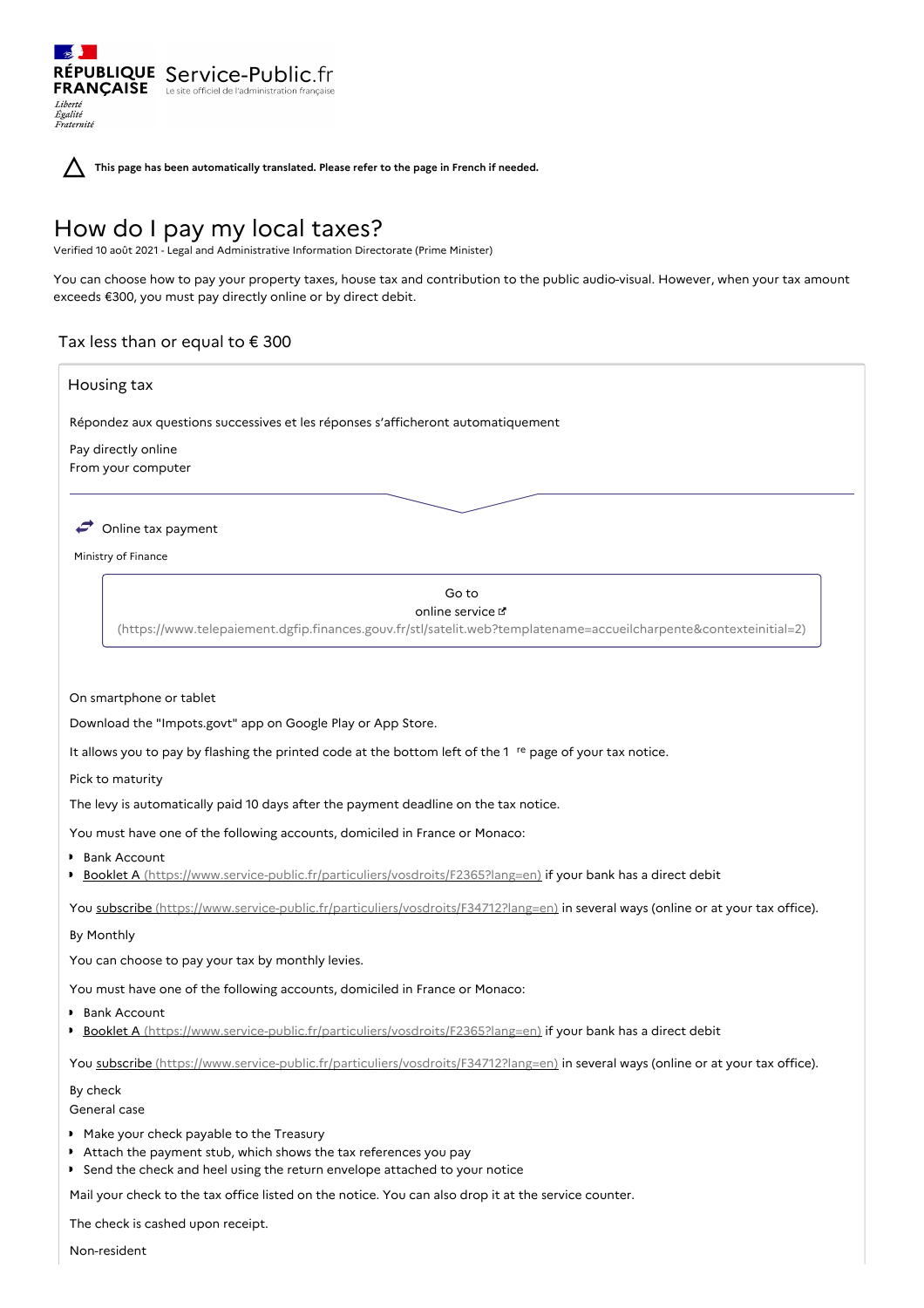- Make your check payable to the Treasury
- Attach the payment stub, which shows the tax references you pay
- Send the check and heel using the return envelope attached to your notice

Send your check to the non-resident treasury for French source income only.

Who shall I contact

**Non-Resident Personal Tax Service** 

**Phone +33 (0) 1 72 95 20 42** Monday to Friday from 9am to 4pm

#### **By Email**

Via secure email on your personal account [\(https://www.service-public.fr/particuliers/vosdroits/R3120?lang=en\)](https://www.service-public.fr/particuliers/vosdroits/R3120?lang=en)

**By mail** 10 rue du Centre TSA 10010 93465 Noisy-Le-Grand Cedex

The check is cashed upon receipt.

By Interbank Payment Title (Sepa TIP)

The TIP is included in the tax notice.

You have to date it and sign it.

Send it to the tax office listed on the TIP.

**Please note :** if your bank details are not indicated on the TIP or if you wish to change them, attach a RIB to your mail.

Payment by TIP Sepa is received upon receipt.

By wire

You must give a transfer order to your bank, indicating the bank references, the nature and maturity of the tax.

Cash

If your tax is less than or equal to €300, you can pay in cash at a partner buralist.

Make sure that your tax notice includes a "QR code" and the words "payable to a registrar".

Who shall I contact

**Partner Bursary for Proximity Payment d'** [\(https://www.impots.gouv.fr/portail/paiement-de-proximite\)](https://www.impots.gouv.fr/portail/paiement-de-proximite)

By credit card

If your tax is less than or equal to €300, you can pay by credit card at a partner dealer.

Make sure that your tax notice includes a "QR code" and the words "payable to a registrar".

Who shall I contact

Partner Bursary for Proximity Payment F [\(https://www.impots.gouv.fr/portail/paiement-de-proximite\)](https://www.impots.gouv.fr/portail/paiement-de-proximite)

You can also pay by credit card at the tax centre:

Service in charge of taxes (treasury, tax department...) [3] [\(https://www.impots.gouv.fr/portail/contacts\)](https://www.impots.gouv.fr/portail/contacts)

# Contribution to public audiovisual

Répondez aux questions successives et les réponses s'afficheront automatiquement

Pay directly online

From your computer



Ministry of Finance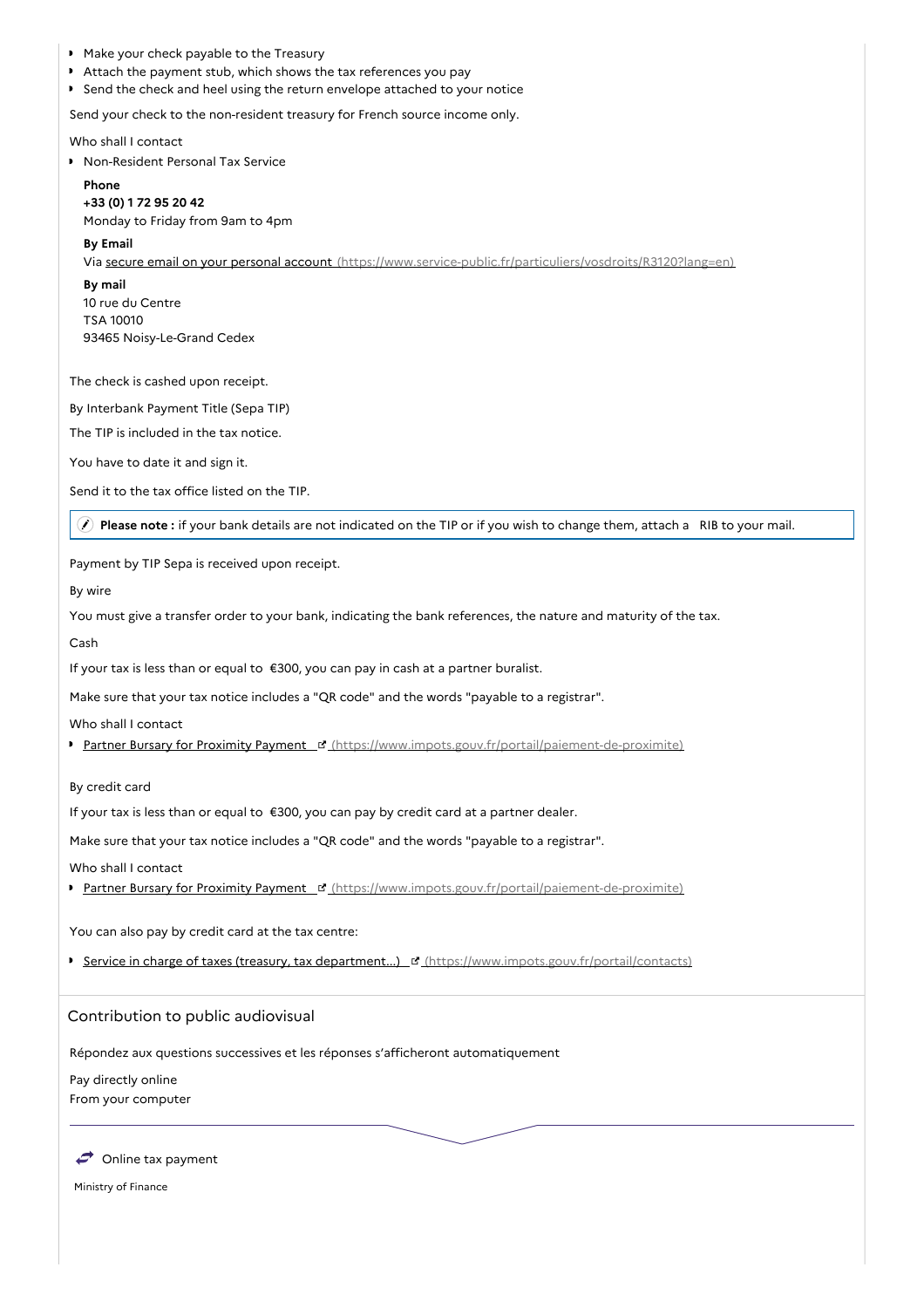# Go to

#### online service

[\(https://www.telepaiement.dgfip.finances.gouv.fr/stl/satelit.web?templatename=accueilcharpente&contexteinitial=2\)](https://www.telepaiement.dgfip.finances.gouv.fr/stl/satelit.web?templatename=accueilcharpente&contexteinitial=2)

#### On smartphone or tablet

Download the "Impots.govt" app on Google Play or App Store.

It allows you to pay by flashing the printed code at the bottom left of the  $1$ <sup>re</sup> page of your tax notice.

### Pick to maturity

The levy is automatically paid 10 days after the payment deadline on the tax notice.

You must have one of the following accounts, domiciled in France or Monaco:

- **Bank Account**
- Booklet A [\(https://www.service-public.fr/particuliers/vosdroits/F2365?lang=en\)](https://www.service-public.fr/particuliers/vosdroits/F2365?lang=en) if your bank has a direct debit

You subscribe [\(https://www.service-public.fr/particuliers/vosdroits/F34712?lang=en\)](https://www.service-public.fr/particuliers/vosdroits/F34712?lang=en) in several ways (online or at your tax office).

By Monthly

You can choose to pay your tax by monthly levies.

You must have one of the following accounts, domiciled in France or Monaco:

■ Bank Account

**Booklet A** [\(https://www.service-public.fr/particuliers/vosdroits/F2365?lang=en\)](https://www.service-public.fr/particuliers/vosdroits/F2365?lang=en) if your bank has a direct debit

You subscribe [\(https://www.service-public.fr/particuliers/vosdroits/F34712?lang=en\)](https://www.service-public.fr/particuliers/vosdroits/F34712?lang=en) in several ways (online or at your tax office).

 **FYI :** the calculation of the monthly payments shall apply to the sum of the residential tax and the contribution to the public audiovisual.

### By check

General case

- Make your check payable to the Treasury
- Attach the payment stub, which shows the tax references you pay
- Send the check and heel using the return envelope attached to your notice

Mail your check to the tax office listed on the notice. You can also drop it at the service counter.

The check is cashed upon receipt.

Non-resident

- Make your check payable to the Treasury
- Attach the payment stub, which shows the tax references you pay
- Send the check and heel using the return envelope attached to your notice

Send your check to the non-resident treasury for French source income only.

# Who shall I contact

Non-Resident Personal Tax Service

#### **Phone**

**+33 (0) 1 72 95 20 42** Monday to Friday from 9am to 4pm

### **By Email**

Via secure email on your personal account [\(https://www.service-public.fr/particuliers/vosdroits/R3120?lang=en\)](https://www.service-public.fr/particuliers/vosdroits/R3120?lang=en)

**By mail**

10 rue du Centre TSA 10010 93465 Noisy-Le-Grand Cedex

The check is cashed upon receipt.

By Interbank Payment Title (Sepa TIP)

The TIP is included in the tax notice.

You have to date it and sign it.

Send it to the tax office listed on the TIP.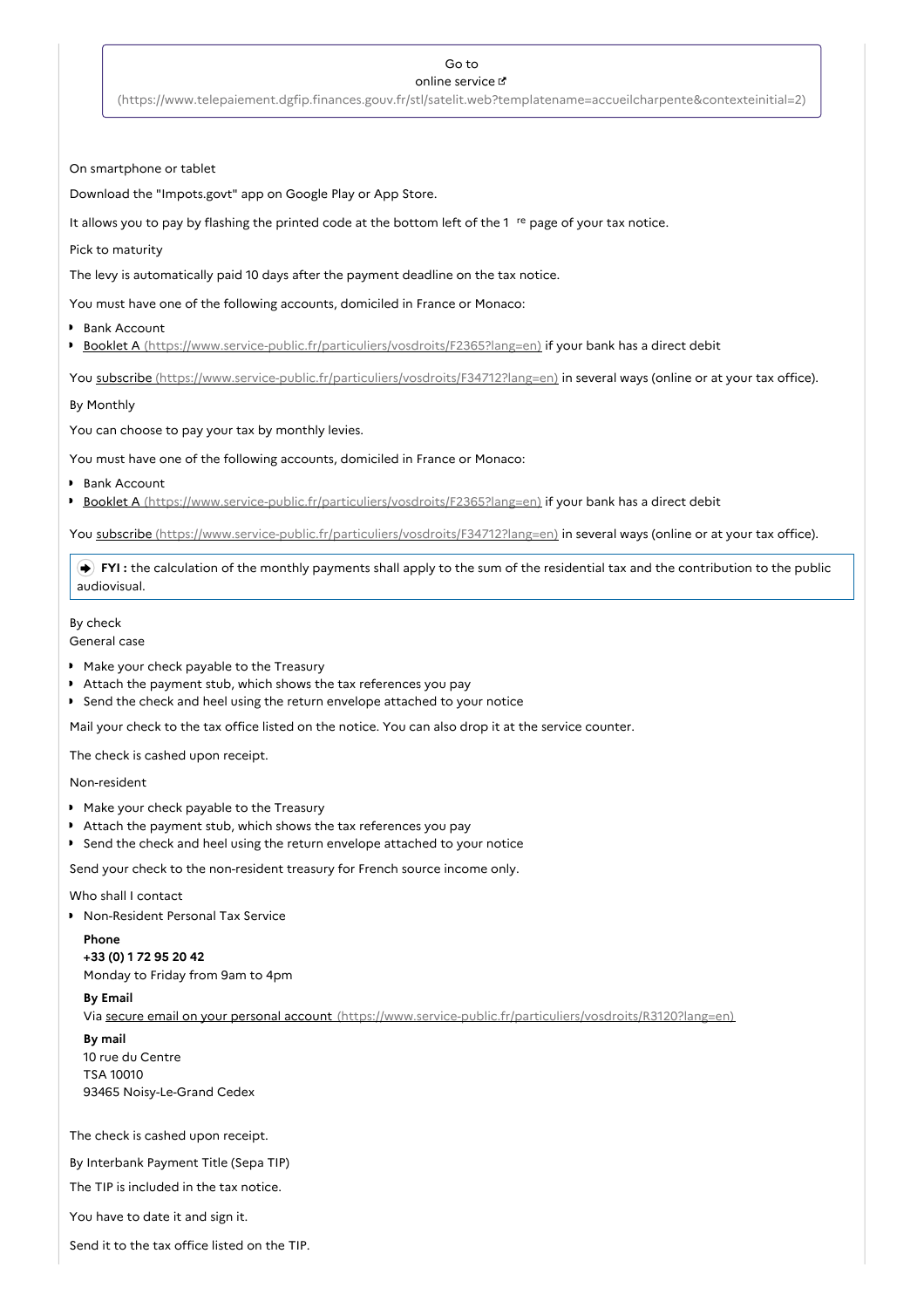| Please note: if your bank details are not indicated on the TIP or if you wish to change them, attach a RIB to your mail. |
|--------------------------------------------------------------------------------------------------------------------------|
| Payment by TIP Sepa is received upon receipt.                                                                            |
| By wire                                                                                                                  |
| You must give a transfer order to your bank, indicating the bank references, the nature and maturity of the tax.         |
| Cash                                                                                                                     |
| If your tax is less than or equal to €300, you can pay in cash at a partner buralist.                                    |
| Make sure that your tax notice includes a "QR code" and the words "payable to a registrar".                              |
| Who shall I contact                                                                                                      |
| Partner Bursary for Proximity Payment F (https://www.impots.gouv.fr/portail/paiement-de-proximite)                       |
| By credit card                                                                                                           |
| If your tax is less than or equal to €300, you can pay by credit card at a partner dealer.                               |
| Make sure that your tax notice includes a "QR code" and the words "payable to a registrar".                              |
| Who shall I contact                                                                                                      |
| Partner Bursary for Proximity Payment E' (https://www.impots.gouv.fr/portail/paiement-de-proximite)                      |
| You can also pay by credit card at the tax centre:                                                                       |
| Service in charge of taxes (treasury, tax department) [3] (https://www.impots.gouv.fr/portail/contacts)                  |
|                                                                                                                          |
| Property tax                                                                                                             |
|                                                                                                                          |
| Répondez aux questions successives et les réponses s'afficheront automatiquement                                         |
| Pay directly online<br>From your computer                                                                                |
|                                                                                                                          |
|                                                                                                                          |

# $\leftrightarrow$  Online tax payment

Ministry of Finance

Go to

online service

[\(https://www.telepaiement.dgfip.finances.gouv.fr/stl/satelit.web?templatename=accueilcharpente&contexteinitial=2\)](https://www.telepaiement.dgfip.finances.gouv.fr/stl/satelit.web?templatename=accueilcharpente&contexteinitial=2)

On smartphone or tablet

Download the "Impots.govt" app on Google Play or App Store.

It allows you to pay by flashing the printed code at the bottom left of the  $1$ <sup>re</sup> page of your tax notice.

Pick to maturity

The levy is automatically paid 10 days after the payment deadline on the tax notice.

You must have one of the following accounts, domiciled in France or Monaco:

- Bank Account
- Booklet A [\(https://www.service-public.fr/particuliers/vosdroits/F2365?lang=en\)](https://www.service-public.fr/particuliers/vosdroits/F2365?lang=en) if your bank has a direct debit

You subscribe [\(https://www.service-public.fr/particuliers/vosdroits/F34712?lang=en\)](https://www.service-public.fr/particuliers/vosdroits/F34712?lang=en) in several ways (online or at your tax office).

# By Monthly

You can choose to pay your tax by monthly levies.

You must have one of the following accounts, domiciled in France or Monaco:

**Bank Account** 

**Booklet A** [\(https://www.service-public.fr/particuliers/vosdroits/F2365?lang=en\)](https://www.service-public.fr/particuliers/vosdroits/F2365?lang=en) if your bank has a direct debit

You subscribe [\(https://www.service-public.fr/particuliers/vosdroits/F34712?lang=en\)](https://www.service-public.fr/particuliers/vosdroits/F34712?lang=en) in several ways (online or at your tax office).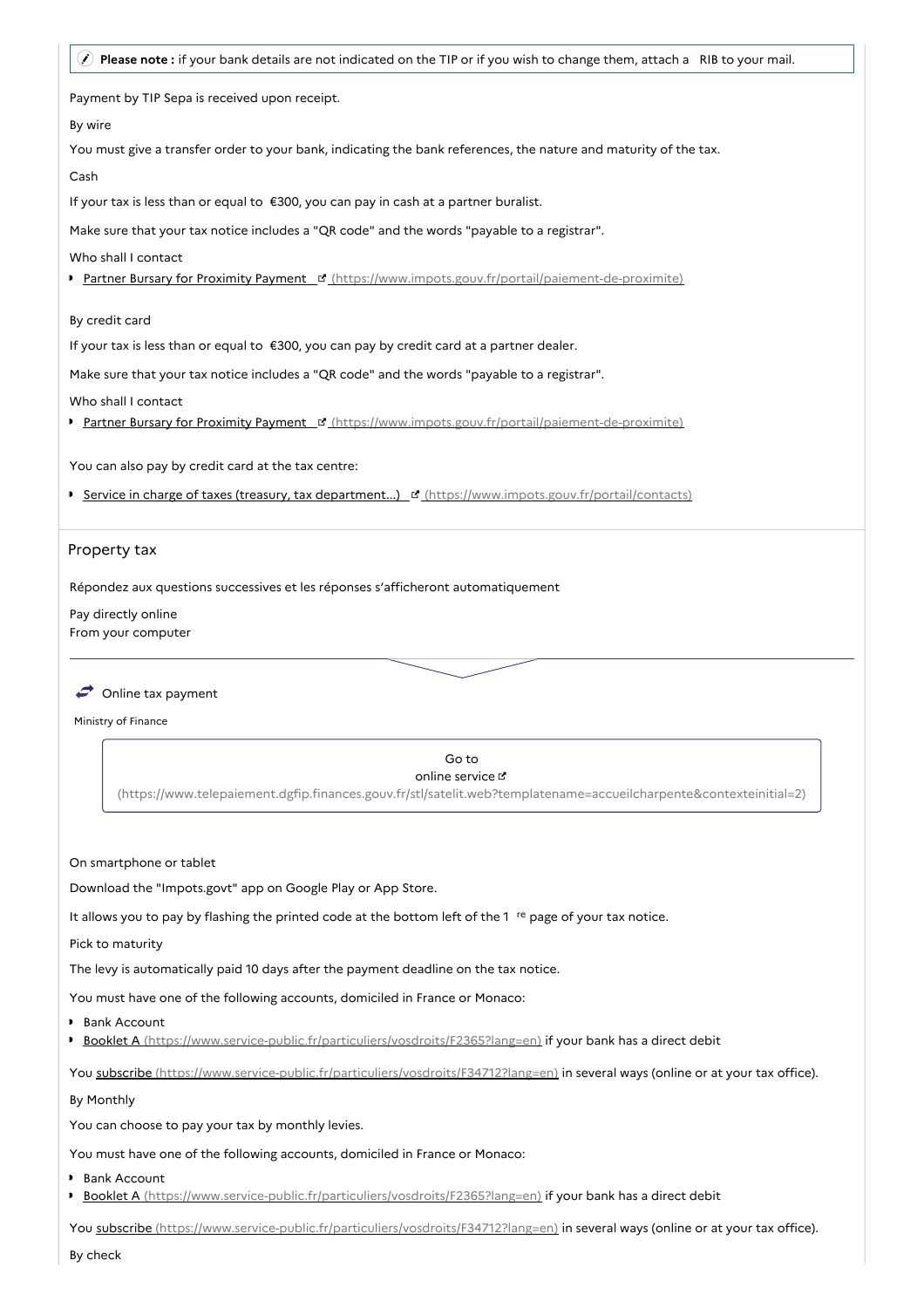### General case

- Make your check payable to the Treasury
- Attach the payment stub, which shows the tax references you pay
- Send the check and heel using the return envelope attached to your notice

Mail your check to the tax office listed on the notice. You can also drop it at the service counter.

The check is cashed upon receipt.

Non-resident

- Make your check payable to the Treasury
- Attach the payment stub, which shows the tax references you pay
- **Send the check and heel using the return envelope attached to your notice**

Send your check to the non-resident treasury for French source income only.

Who shall I contact

**Non-Resident Personal Tax Service** 

**Phone +33 (0) 1 72 95 20 42** Monday to Friday from 9am to 4pm

**By Email**

Via secure email on your personal account [\(https://www.service-public.fr/particuliers/vosdroits/R3120?lang=en\)](https://www.service-public.fr/particuliers/vosdroits/R3120?lang=en)

**By mail** 10 rue du Centre TSA 10010 93465 Noisy-Le-Grand Cedex

The check is cashed upon receipt.

By Interbank Payment Title (Sepa TIP)

The TIP is included in the tax notice.

You have to date it and sign it.

Send it to the tax office listed on the TIP.

**Please note :** if your bank details are not indicated on the TIP or if you wish to change them, attach a RIB to your mail.

Payment by TIP Sepa is received upon receipt.

By wire

You must give a transfer order to your bank, indicating the bank references, the nature and maturity of the tax.

Cash

If your tax is less than or equal to €300, you can pay in cash at a partner buralist.

Make sure that your tax notice includes a "QR code" and the words "payable to a registrar".

Who shall I contact

Partner Bursary for Proximity Payment <sup>1</sup> [\(https://www.impots.gouv.fr/portail/paiement-de-proximite\)](https://www.impots.gouv.fr/portail/paiement-de-proximite)

By credit card

If your tax is less than or equal to €300, you can pay by credit card at a partner dealer.

Make sure that your tax notice includes a "QR code" and the words "payable to a registrar".

Who shall I contact

Partner Bursary for Proximity Payment B [\(https://www.impots.gouv.fr/portail/paiement-de-proximite\)](https://www.impots.gouv.fr/portail/paiement-de-proximite)

You can also pay by credit card at the tax centre:

Service in charge of taxes (treasury, tax department...) If [\(https://www.impots.gouv.fr/portail/contacts\)](https://www.impots.gouv.fr/portail/contacts)

# Vacant Housing Tax

Répondez aux questions successives et les réponses s'afficheront automatiquement

Pay directly online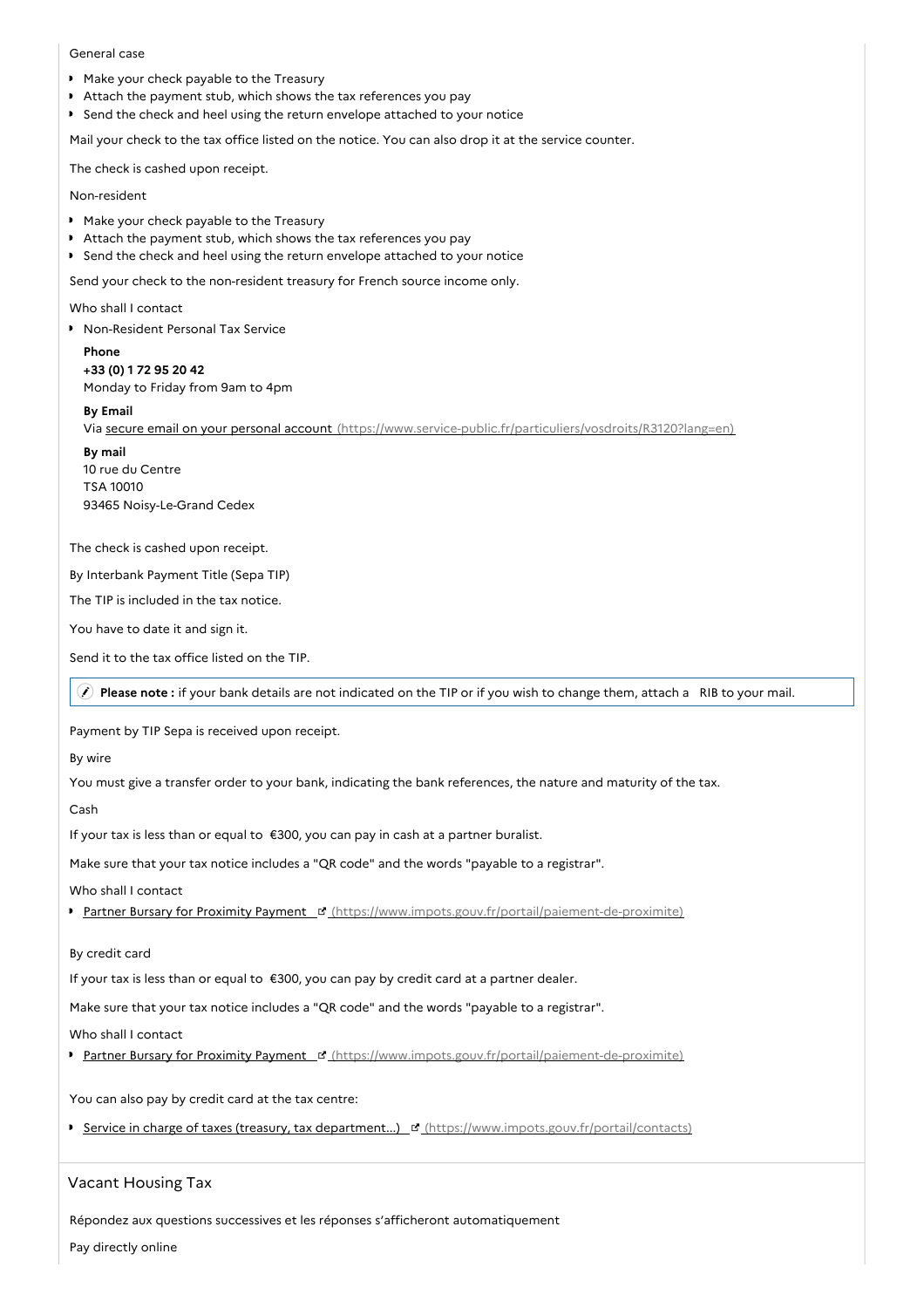$\leftrightarrow$  Online tax payment

Ministry of Finance

#### Go to online service

[\(https://www.telepaiement.dgfip.finances.gouv.fr/stl/satelit.web?templatename=accueilcharpente&contexteinitial=2\)](https://www.telepaiement.dgfip.finances.gouv.fr/stl/satelit.web?templatename=accueilcharpente&contexteinitial=2)

### On smartphone or tablet

Download the "Impots.govt" app on Google Play or App Store.

It allows you to pay by flashing the printed code at the bottom left of the 1 <sup>re</sup> page of your tax notice.

### By check

General case

- Make your check payable to the Treasury
- Attach the payment stub, which shows the tax references you pay
- Send the check and heel using the return envelope attached to your notice

Mail your check to the tax office listed on the notice. You can also drop it at the service counter.

The check is cashed upon receipt.

#### Non-resident

- Make your check payable to the Treasury
- Attach the payment stub, which shows the tax references you pay
- Send the check and heel using the return envelope attached to your notice

Send your check to the non-resident treasury for French source income only.

#### Who shall I contact

Non-Resident Personal Tax Service

**Phone +33 (0) 1 72 95 20 42** Monday to Friday from 9am to 4pm

#### **By Email**

Via secure email on your personal account [\(https://www.service-public.fr/particuliers/vosdroits/R3120?lang=en\)](https://www.service-public.fr/particuliers/vosdroits/R3120?lang=en)

# **By mail** 10 rue du Centre TSA 10010 93465 Noisy-Le-Grand Cedex

The check is cashed upon receipt.

By Interbank Payment Title (Sepa TIP)

The TIP is included in the tax notice.

You have to date it and sign it.

Send it to the tax office listed on the TIP.

**Please note :** if your bank details are not indicated on the TIP or if you wish to change them, attach a RIB to your mail.

Payment by TIP Sepa is received upon receipt.

By wire

You must give a transfer order to your bank, indicating the bank references, the nature and maturity of the tax.

Cash

If your tax is less than or equal to €300, you can pay in cash at a partner buralist.

Make sure that your tax notice includes a "QR code" and the words "payable to a registrar".

Who shall I contact

Partner Bursary for Proximity Payment F [\(https://www.impots.gouv.fr/portail/paiement-de-proximite\)](https://www.impots.gouv.fr/portail/paiement-de-proximite)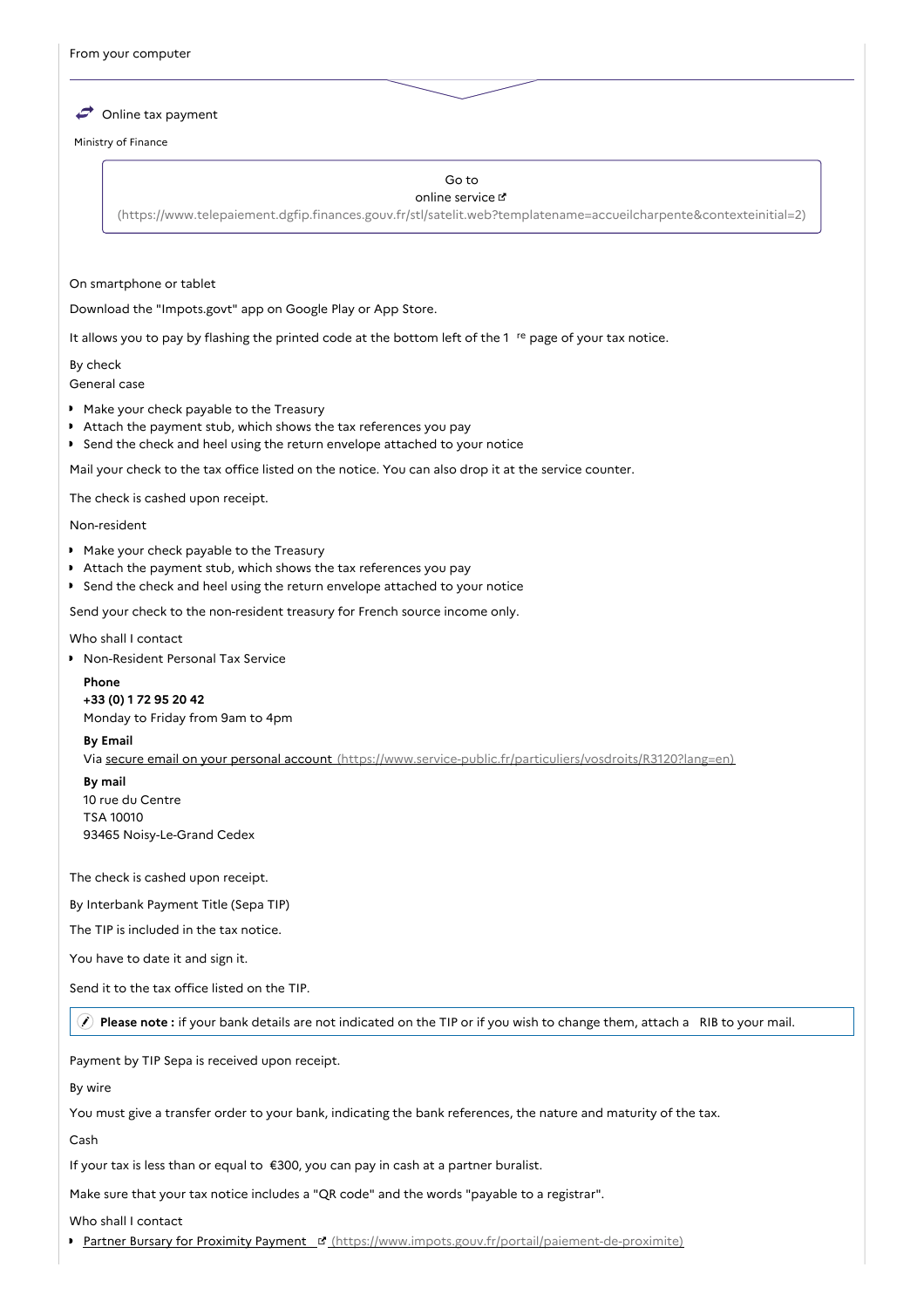# By credit card

If your tax is less than or equal to €300, you can pay by credit card at a partner dealer.

Make sure that your tax notice includes a "QR code" and the words "payable to a registrar".

Who shall I contact

Partner Bursary for Proximity Payment | c' [\(https://www.impots.gouv.fr/portail/paiement-de-proximite\)](https://www.impots.gouv.fr/portail/paiement-de-proximite)

You can also pay by credit card at the tax centre:

Service in charge of taxes (treasury, tax department...) [3] [\(https://www.impots.gouv.fr/portail/contacts\)](https://www.impots.gouv.fr/portail/contacts)

# Tax over € 300

You must pay your tax online or by direct debit.

# Housing tax

Répondez aux questions successives et les réponses s'afficheront automatiquement

Pay directly online From your computer

# $\rightarrow$  Online tax payment

Ministry of Finance

# Go to

### online service  $\sigma$

[\(https://www.telepaiement.dgfip.finances.gouv.fr/stl/satelit.web?templatename=accueilcharpente&contexteinitial=2\)](https://www.telepaiement.dgfip.finances.gouv.fr/stl/satelit.web?templatename=accueilcharpente&contexteinitial=2)

#### On smartphone or tablet

Download the "Impots.govt" app on Google Play or App Store.

It allows you to pay by flashing the printed code at the bottom left of the 1 <sup>re</sup> page of your tax notice.

Pick to maturity

The levy is automatically paid 10 days after the payment deadline on the tax notice.

You must have one of the following accounts, domiciled in France or Monaco:

- **Bank Account**
- **Booklet A** [\(https://www.service-public.fr/particuliers/vosdroits/F2365?lang=en\)](https://www.service-public.fr/particuliers/vosdroits/F2365?lang=en) if your bank has a direct debit

You subscribe [\(https://www.service-public.fr/particuliers/vosdroits/F34712?lang=en\)](https://www.service-public.fr/particuliers/vosdroits/F34712?lang=en) in several ways (online or at your tax office).

# By Monthly

You can choose to pay your tax by monthly levies.

You must have one of the following accounts, domiciled in France or Monaco:

- ▶ Bank Account
- Booklet A [\(https://www.service-public.fr/particuliers/vosdroits/F2365?lang=en\)](https://www.service-public.fr/particuliers/vosdroits/F2365?lang=en) if your bank has a direct debit

You subscribe [\(https://www.service-public.fr/particuliers/vosdroits/F34712?lang=en\)](https://www.service-public.fr/particuliers/vosdroits/F34712?lang=en) in several ways (online or at your tax office).

# Property tax

Répondez aux questions successives et les réponses s'afficheront automatiquement

Pay directly online From your computer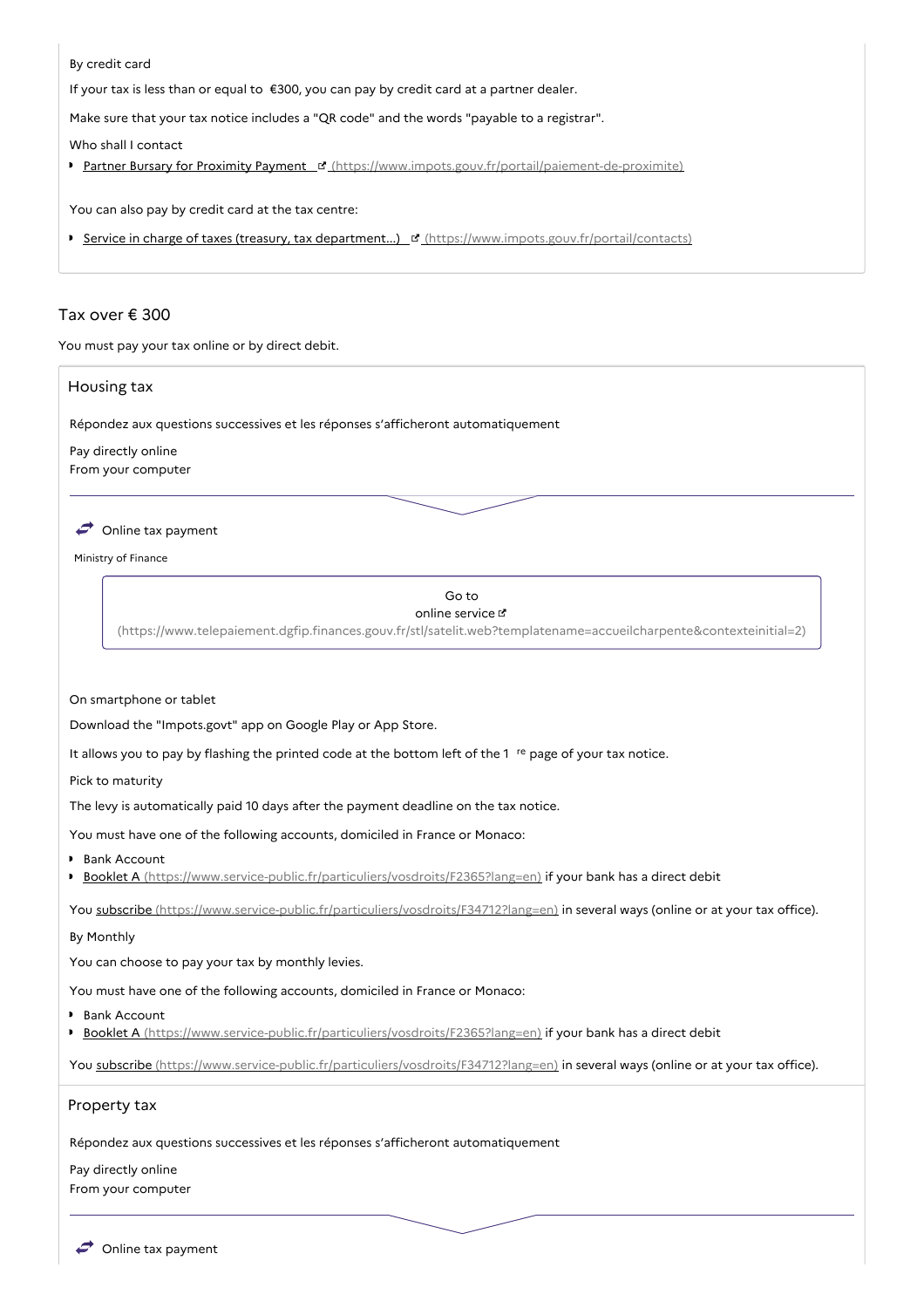### Go to

#### online service

[\(https://www.telepaiement.dgfip.finances.gouv.fr/stl/satelit.web?templatename=accueilcharpente&contexteinitial=2\)](https://www.telepaiement.dgfip.finances.gouv.fr/stl/satelit.web?templatename=accueilcharpente&contexteinitial=2)

On smartphone or tablet

Download the "Impots.govt" app on Google Play or App Store.

It allows you to pay by flashing the printed code at the bottom left of the  $1$ <sup>re</sup> page of your tax notice.

Pick to maturity

The levy is automatically paid 10 days after the payment deadline on the tax notice.

You must have one of the following accounts, domiciled in France or Monaco:

**Bank Account** 

**Booklet A** [\(https://www.service-public.fr/particuliers/vosdroits/F2365?lang=en\)](https://www.service-public.fr/particuliers/vosdroits/F2365?lang=en) if your bank has a direct debit

You subscribe [\(https://www.service-public.fr/particuliers/vosdroits/F34712?lang=en\)](https://www.service-public.fr/particuliers/vosdroits/F34712?lang=en) in several ways (online or at your tax office).

# By Monthly

You can choose to pay your tax by monthly levies.

You must have one of the following accounts, domiciled in France or Monaco:

**Bank Account** 

**Booklet A** [\(https://www.service-public.fr/particuliers/vosdroits/F2365?lang=en\)](https://www.service-public.fr/particuliers/vosdroits/F2365?lang=en) if your bank has a direct debit

You subscribe [\(https://www.service-public.fr/particuliers/vosdroits/F34712?lang=en\)](https://www.service-public.fr/particuliers/vosdroits/F34712?lang=en) in several ways (online or at your tax office).

# Vacant Housing Tax

Répondez aux questions successives et les réponses s'afficheront automatiquement

From your computer

# $\rightarrow$  Online tax payment

Ministry of Finance

Go to

online service

[\(https://www.telepaiement.dgfip.finances.gouv.fr/stl/satelit.web?templatename=accueilcharpente&contexteinitial=2\)](https://www.telepaiement.dgfip.finances.gouv.fr/stl/satelit.web?templatename=accueilcharpente&contexteinitial=2)

#### On smartphone or tablet

Download the "Impots.govt" app that lets you pay by flashing the printed code at the bottom left of the first page of your tax notice.

#### Statute and miscellaneous references

- General tax code: Articles 1680 to 1681 **¤** [\(https://www.legifrance.gouv.fr/codes/id/LEGISCTA000006162909\)](https://www.legifrance.gouv.fr/codes/id/LEGISCTA000006162909) Cap for payment of taxes in cash
- General tax code: Articles 1681b **¤** [\(https://www.legifrance.gouv.fr/codes/id/LEGISCTA000006162911/\)](https://www.legifrance.gouv.fr/codes/id/LEGISCTA000006162911/) Payment of local taxes by monthly levy
- General tax code: Article 1681e [\(https://www.legifrance.gouv.fr/codes/id/LEGISCTA000006179950/\)](https://www.legifrance.gouv.fr/codes/id/LEGISCTA000006179950/) Payment of taxes by transfer or direct debit
- General tax code: Article 1681f [\(https://www.legifrance.gouv.fr/codes/id/LEGISCTA000006162914/\)](https://www.legifrance.gouv.fr/codes/id/LEGISCTA000006162914/) Electronic payment of taxes
- Bofip-Taxes n°BOI-REC-PART-10-10 relating to taxes established by role (income tax, local taxes) & (https://bofip.impots.gouv.fr/bofip/1756-[PGP.html/identifiant=BOI-REC-PART-10-10-20200630\)](https://bofip.impots.gouv.fr/bofip/1756-PGP.html/identifiant=BOI-REC-PART-10-10-20200630)
- Bofip-Taxes n°BOI-REC-PART-10-20-20 concerning the payment of taxes by monthly levies and by remote payment (online) & [\(http://bofip.impots.gouv.fr/bofip/662-PGP\)](http://bofip.impots.gouv.fr/bofip/662-PGP)